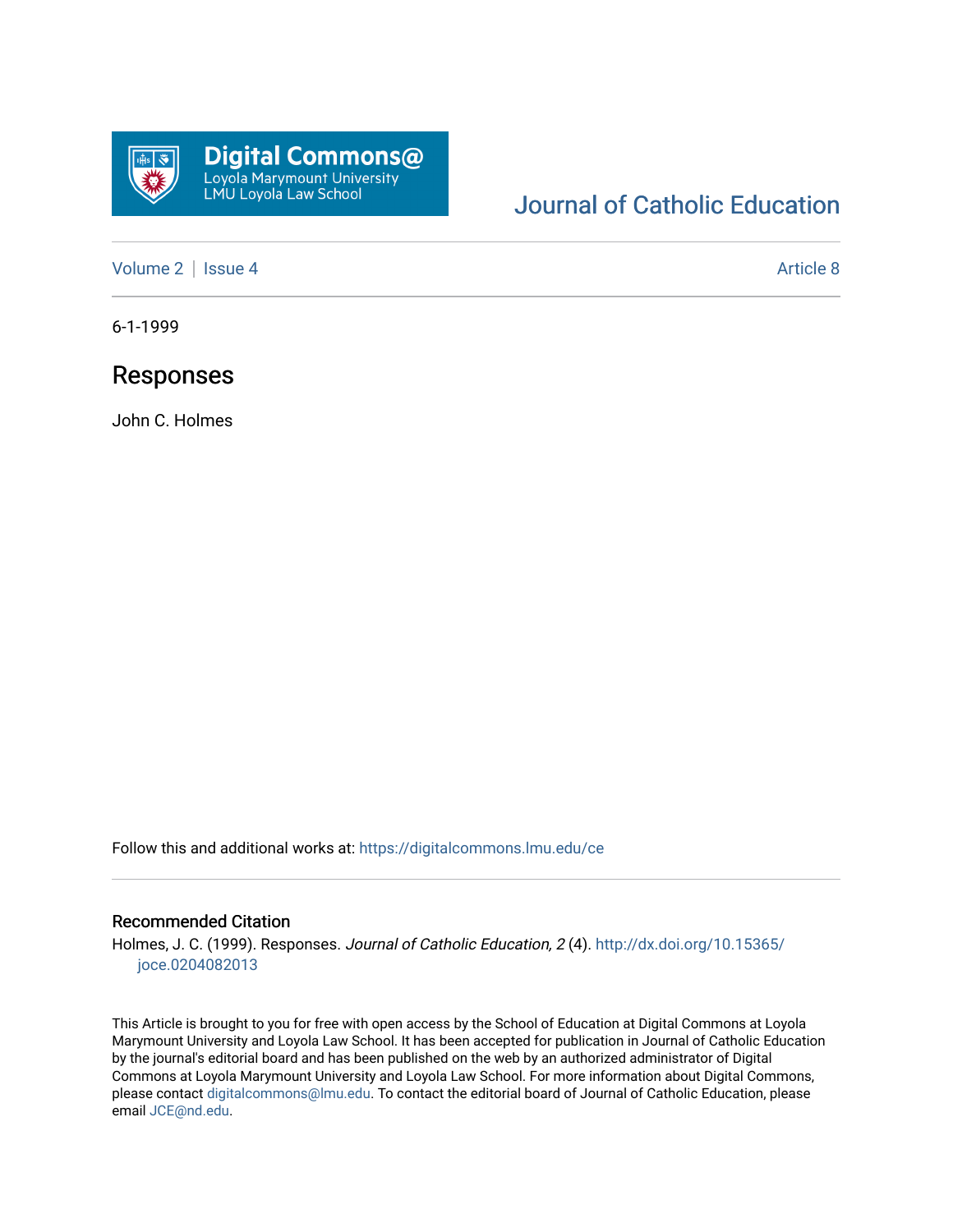# **MOVING BEYOND INDIFFERENCE: A RESPONSE TO LOURDES SHEEHAN**

JOHN C. HOLMES *Association of Christian Schools International*

Evangelical postsecondary institutions which are members of the<br>EAssociation of Christian Schools International (ACSI)—Bible colleges, Association of Christian Schools International (ACSI)—Bible colleges, Christian liberal arts colleges and universities—comprise 124,000 students, or 17% of ACSI's student enrollment in North America (Association of Christian Schools International, 1997). Recent discussions with leaders of these and other evangelical institutions have led us to conclude that most evangelical colleges have placed limited value on the current K-12 Christian school movement.

This indifference may have to do with the history of evangelical colleges. Most were founded before the phenomenal growth of the Christian day school movement which began its surge in the 1960s. Fifty-three percent (53.2%) of ACSI member colleges in 1996 were founded before World War II and *11%* were in existence by 1965. This was in contrast to ACSI member .schools in North America from preschool through twelfth grade. Only 1.3% of the P-12 members existed before 1941 and 90% had not been founded in 1965. Evangelical colleges had already established patterns of providing teachers for American public schools. They may also have been unwilling to be viewed as supporting "white flight" to "segregation academies" which, admittedly, was a part of this movement's impetus in certain regions of the country (Carper & Layman, 1997).

Christian college officials appear to have limited knowledge of Christian school associations in North America, such as ACSI, which is headquartered in Colorado; Christian Schools International (CSI) in Michigan; the American Association of Christian Schools (AACS) in Missouri; the Oral Roberts University Educational Fellowship (ORUEF) in Oklahoma, and so on. For the most part, these officials have not attempted to understand the dynamics of each association's constituency. Just a cursory glance at the **maps in** *Private Schools in the United States* **(McLaughlin & Broughman,** 1997) would show that conservative Christian schools as a whole (p. 30) have a different geographic constituency from ACSI's, even though ACSI (p.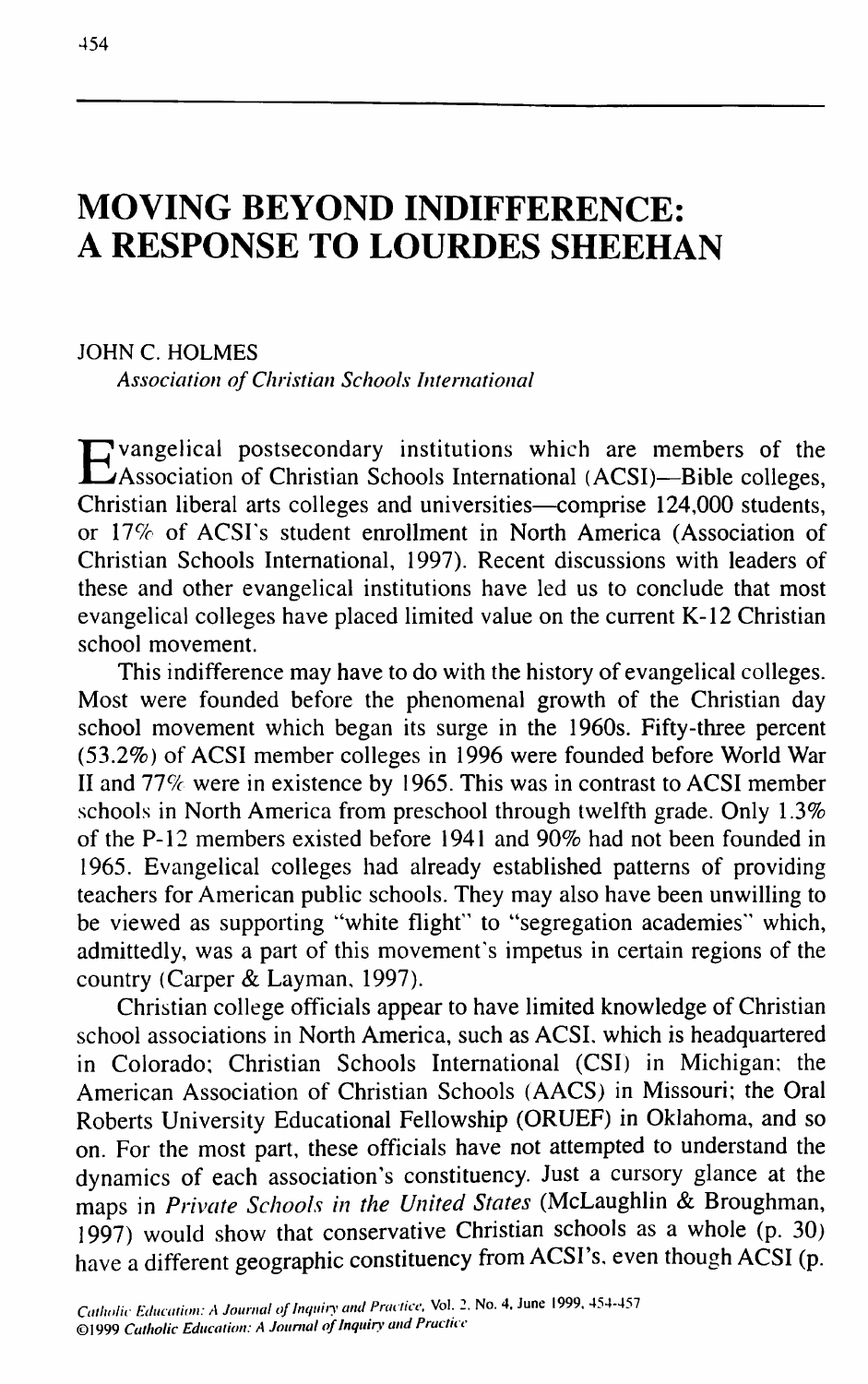126) comprises half of the conservative Christian schools in the country (p. 28). ACSI is predominantly a western association, while the highest concentration of conservative Christian schools is in the South. In spite of its similar name, Christian Schools International, which is Calvinist, does not consider itself "conservative Christian" and is not listed under that category in the National Center for Education Statistics' (NCES) reports. CSI's main area of concentration is the Midwest.

Most evangelical colleges do not design their teacher education programs with private or Christian school teaching in mind. In spite of this, 51 of 91 member colleges of the Coalition for Christian Colleges and Universities (56%) are now members of ACSI. Christian liberal arts colleges join ACSI especially for student recruitment purposes. Roughly one in five of their entering freshmen is the product of K-12 Christian schools.

Only five of those 51 Christian colleges have sought approval of their teacher education program through the ACSI Approved Teacher Education Program. Most preservice teachers trained in these colleges are on their way to teach in public schools. This is not surprising since almost 9 out of 10  $(88.3%)$  of full-time equivalent teachers in the U.S. teach in the public sector. Then there is the economic reality that private school teachers, on average, earn less than two-thirds of the average base salary of public school teachers (McLaughlin & Broughman, 1997).

One Christian college official in the Midwest said that local public school systems had recruited all of the college's education majors long before Christian school administrators thought to contact the college. None of their education majors would have any trouble being placed in public school teaching positions. Public school recruiters appreciated the "values and mores" of the Christian college's graduates. Yes, the college leader knew that an ACSI teachers' convention was in the area, but why spend the money to participate?

Because of situations such as these, there are not enough teachers trained in evangelical colleges to meet the teacher placement demands of evangelical elementary and secondary schools. Today, approximately half the teachers hired by Christian day schools received their undergraduate degrees from state universities. According to the NCES,  $64.2\%$  of ACSI teachers are state certified, while 34.0% are certified by a private organization (McLaughlin,  $\&$ Broughman, 1997). One of the fastest growing areas of service by ACSI to its member schools is teacher and administrator certification specifically for Christian educators. Many who seek ACSI certification already have state credentials, but they have little or no formal Bible training. Nor do they understand the philosophy of Christian school education. The late Roy Lowrie, Jr., Ed.D., longtime headmaster at Delaware County Christian School and mentor to many Christian school administrators, used to say that it took three to four years for state college trained teachers to begin to under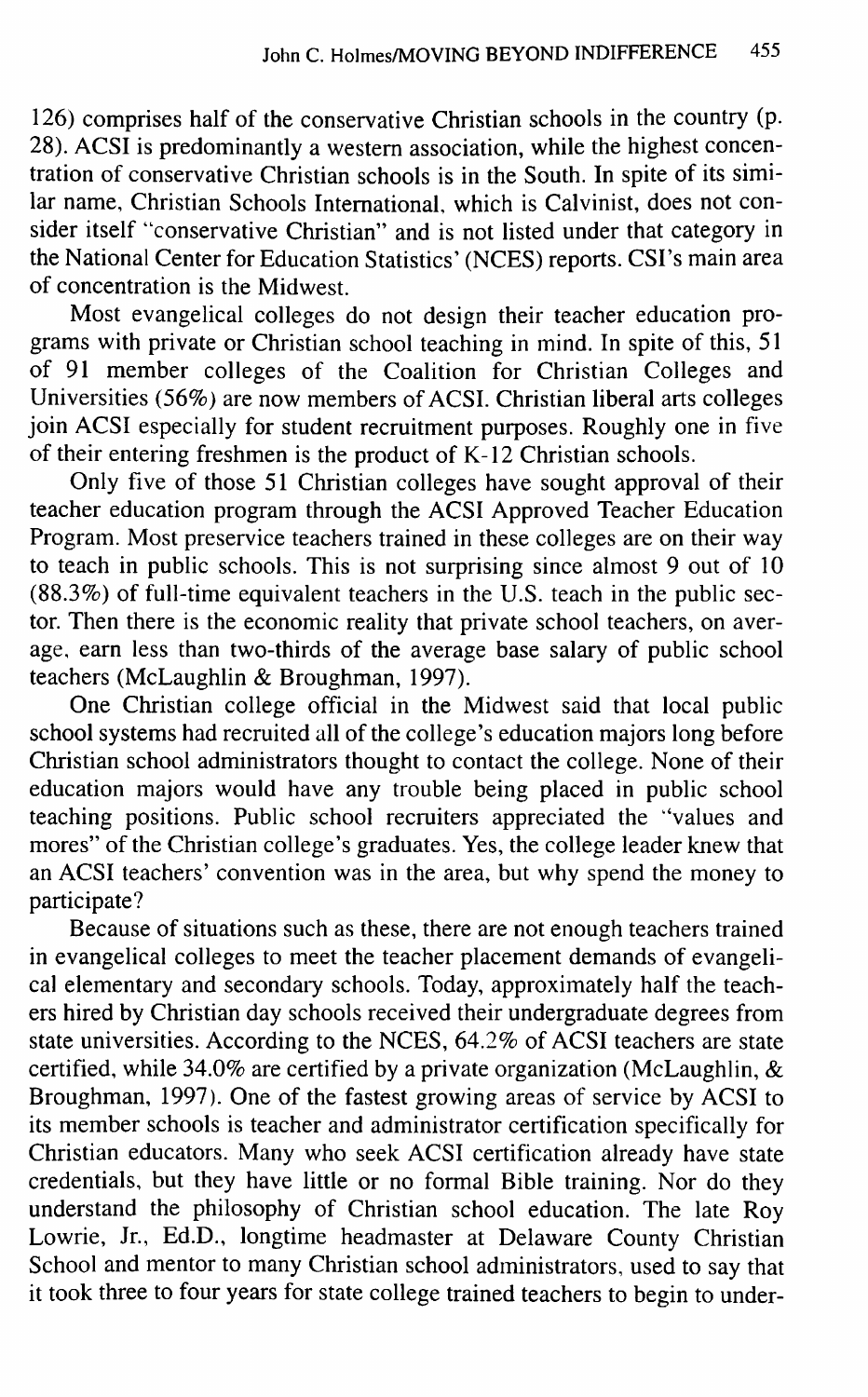stand the mission of the Christian school.

For too long K-12 religious schools and their postsecondary counterparts have been at odds with or indifferent to each other's concerns. Recently ACSI has chosen to find a way to improve the dialogue. ACSI's executive staff and regional directors are attempting to come alongside and nudge evangelical colleges into learning more about the K-12 religious school movement in North America. Slowly, religious college leaders are beginning to recognize the movement's diversity and interact with its varied constituencies. This interaction is proving to be beneficial for evangelical K-12 schools and the colleges.

An additional trend is emerging as a result of the progressive recognition of the Christian day school movement. Bible colleges, many of which did not consider Christian school teaching a ministry, are now re-evaluating this limited viewpoint. Some now offer an education major with the goal of Christian school teacher certification. Of the 17 ACSI Approved Teacher Education Programs (ACSI, 1997), eight hold accreditation with the Accrediting Association of Bible Colleges (Accrediting Association of Bible Colleges, 1994), with three additional Bible colleges currently seeking ACSI approval.

Evangelical Christian colleges and those representing other religious traditions have a unique opportunity to advance the private religious school movement in America. Religious school associations need help to move beyond one-time seminars at conferences or even the limited interaction model for post-undergraduate teacher training professional development.

Christian colleges could design planned mentoring efforts in which the individual needs of educators could be addressed. Such mentoring could help to smooth the learner's interpersonal edges by encouraging the reading of literature with a distinctive philosophical worldview—in our case that of evangelical Christianity—and by requiring personal accountability for the task. A mentor-learner relationship would allow the learner to have a reality-check from a person who previously had similar life experiences. Thus, the learner will advance as a more effective teacher and leader in private religious school education with less personal pain.

To encourage mentoring, the colleges could include such a component as a part of their graduate level courses and their distance-learning interaction requirements with adjunct faculty, sympathetic school administrators, or master teachers. The goal of preservice and in-service education should not be to make the private school teacher comparable to the public school teacher. Instead, the private school teacher should be uniquely qualified to teach children from the viewpoint of the particular private school movement's distinctiveness and heritage. Concerted efforts to address this goal will cause overall improvement in teacher qualifications and teacher satisfaction (Henke et al., 1996).

It is encouraging to note that some colleges have begun to accept this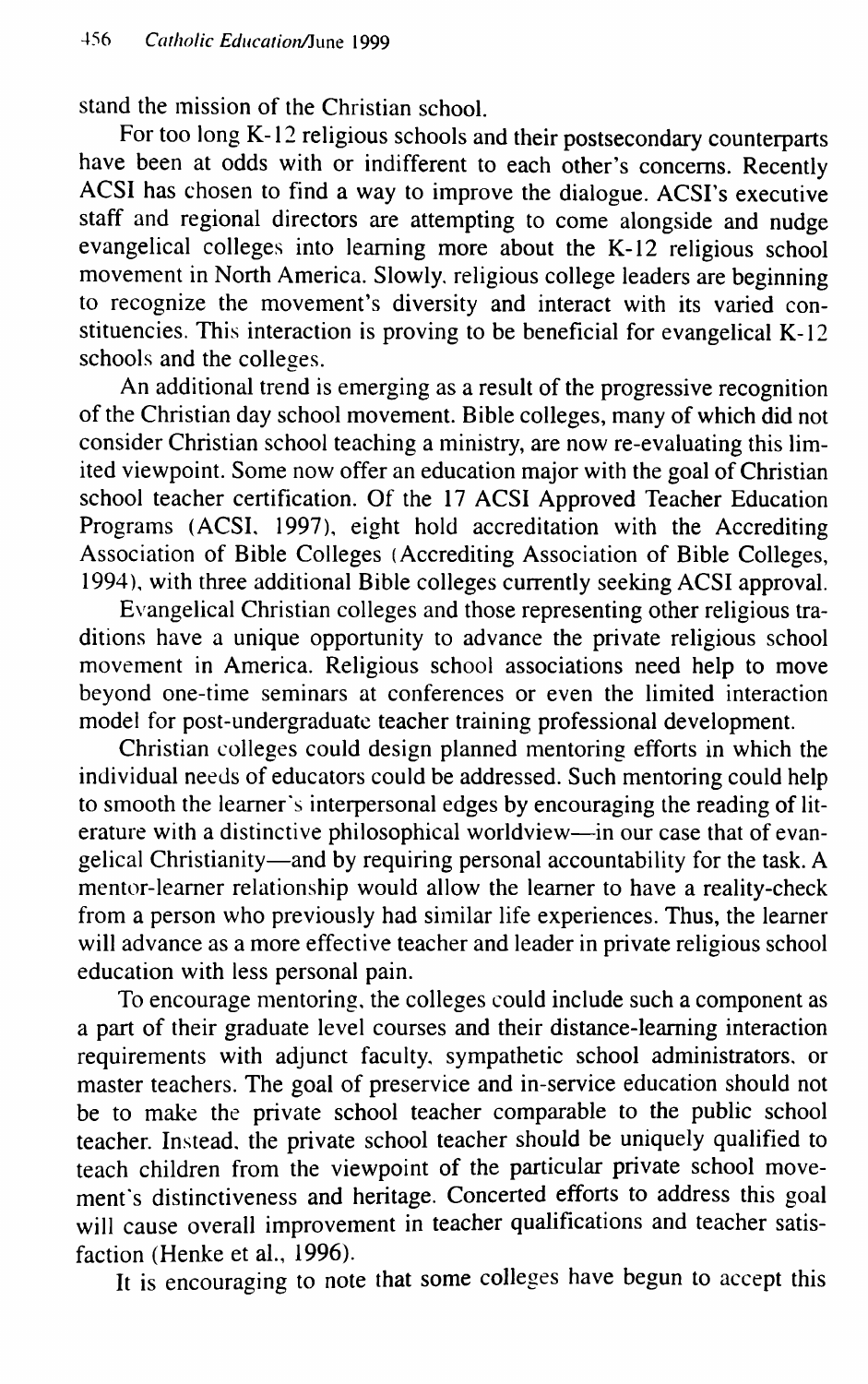challenge, and groups such as the Coalition for Christian Colleges and Universities have expressed an interest in being involved. Also, Christian school movement leaders, such as ACSI, CSI, AACS, ORUEF, Lutheran Church-Missouri Synod, and the Seventh-Day Adventists are meeting periodically to see what they can learn from each other and what changes they can implement to benefit the teachers and students within their respective Christian schools. Christian college leadership, one hopes, will hear of their suggestions and grapple with how the colleges can more effectively work with the Christian day school movement.

## **REFERENCES**

- Accrediting Association of Bible Colleges (1994). *Accrediting Association of Bible Colleges ditectoty, 1994-1995.* Fayetteville, AR: Author.
- Association of Christian Schools International. (1997). *Association of Christian Schools International membership directory, 1997.* Colorado Springs, CO: Author.
- Carper, J., & Layman, J. (1997, Winter). Black-flight academies: The new Christian day schools. The Educational Forum, 61/2, 114-121.
- Coalition for Christian Colleges and Universities. (1997). *Coalition for Christian Colleges* and Universities members (8/97). Washington, DC: Author.
- Henke, R. et al. (1996) Schools and staffing in the United States: A statistical profile, 1993-*94.* Washington, DC: U.S. Department of Education, National Center for Education Statistics (NCES 96-124).
- McLaughlin, D. H., & Broughman, S. (1997). *Private schools in the United States: A statistical ptoftle, 1993-94.* Washington, DC: U.S. Department of Education, National Center for Education Statistics (NCES 97-459)

*John Holmes is director of government affairs, Association of Christian Schools International.*